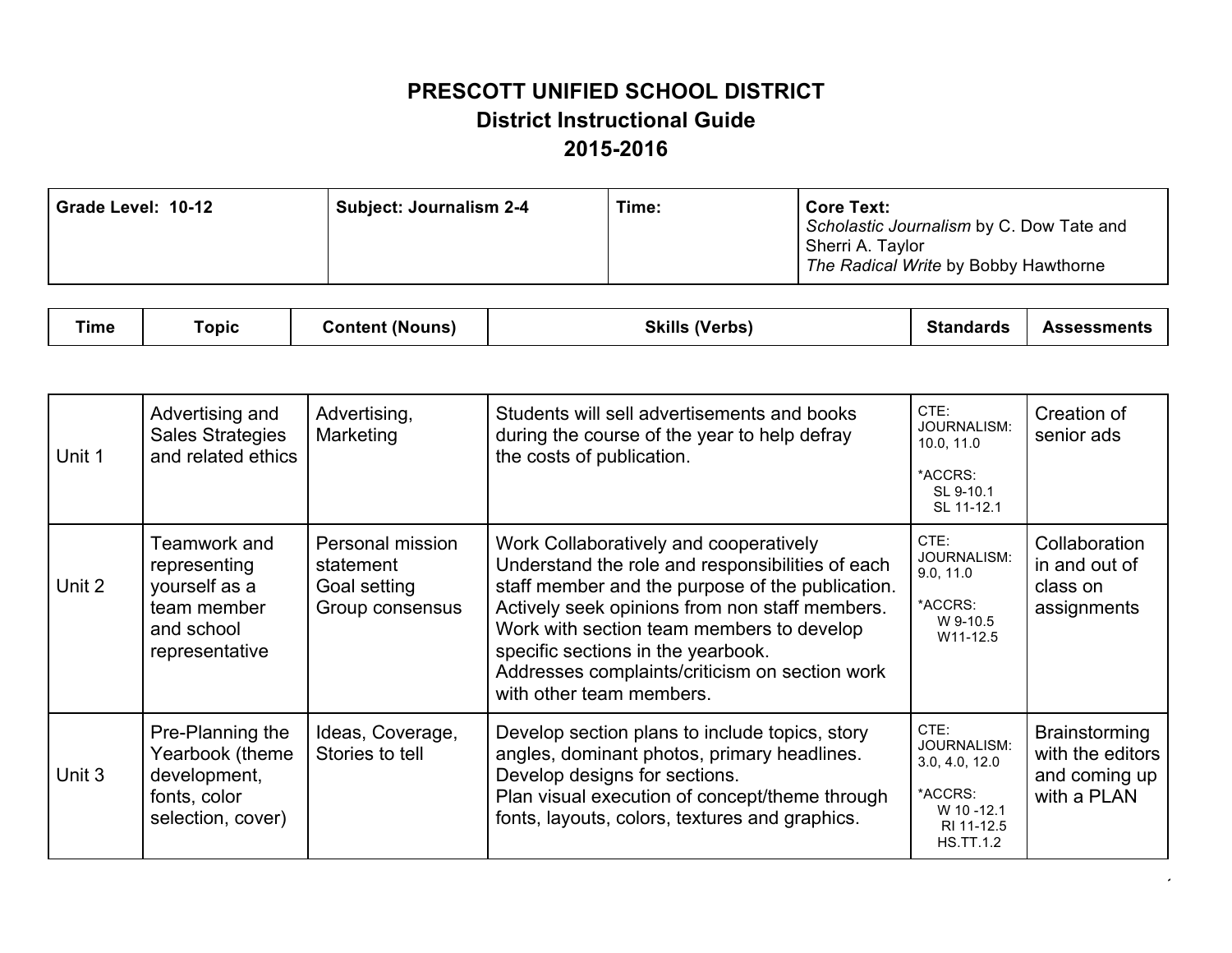| Grade Level: 10-12<br><b>Subject: Journalism 2-4</b> | Time: | <b>Core Text:</b><br>Scholastic Journalism by C. Dow Tate and<br>Sherri A. Taylor<br>The Radical Write by Bobby Hawthorne |
|------------------------------------------------------|-------|---------------------------------------------------------------------------------------------------------------------------|
|------------------------------------------------------|-------|---------------------------------------------------------------------------------------------------------------------------|

| ⊺ime | ⊺opic | (Nouns<br><b>ontent</b> | (Verbs)<br>Skills | GL.<br>andards<br>ы. | Assessments |
|------|-------|-------------------------|-------------------|----------------------|-------------|
|------|-------|-------------------------|-------------------|----------------------|-------------|

| Unit 4 | Interviewing<br>skills, student<br>coverage, and<br>related ethics       | <b>Story Writing</b><br>informative, yet<br>interesting articles<br>(who, what, when,<br>where, why, how) | Gather information from a variety of sources to<br>provide balance.                                                                                              | CTE:<br>JOURNALISM:<br>3.0, 4.0, 12.0<br>*ACCRS:<br>W 9-10.1<br>W 11-12.2<br>RI 11-12.5<br><b>HS.TT.1.2</b> | Feature<br>Interview                                                       |
|--------|--------------------------------------------------------------------------|-----------------------------------------------------------------------------------------------------------|------------------------------------------------------------------------------------------------------------------------------------------------------------------|-------------------------------------------------------------------------------------------------------------|----------------------------------------------------------------------------|
| Unit 5 | Camera basics,<br>photography, and<br>related ethics                     | Photography –<br>functions of<br>camera, techniques<br>of photography<br>(angles, light etc.)             | Locate settings<br>Modify ISO, White Balance, Aperture, Exposure,                                                                                                | CTE:<br>JOURNALISM:<br>3.0, 4.0, 12.0<br>*ACCRS:<br><b>HS.TT.1.3</b><br>RST 10-12.3                         | Critique of<br>photographs,<br>selections of<br>photographs in<br>yearbook |
| Unit 6 | <b>Online Publishing</b><br>Software:<br>Balfour's<br><b>StudioWorks</b> | <b>StudioWorks</b><br>Page Navigation<br>Toolbars, Layouts                                                | Logging into program, Opening ladder, creating<br>a page, inserting background, using template or<br>creating own template, inserting text, pictures,<br>and art | *ACCRS:<br>RST 10-12.3<br>RST 10-12.4<br>RST 10-12.5                                                        | Successful<br>creation of<br>page in<br><b>StudioWorks</b>                 |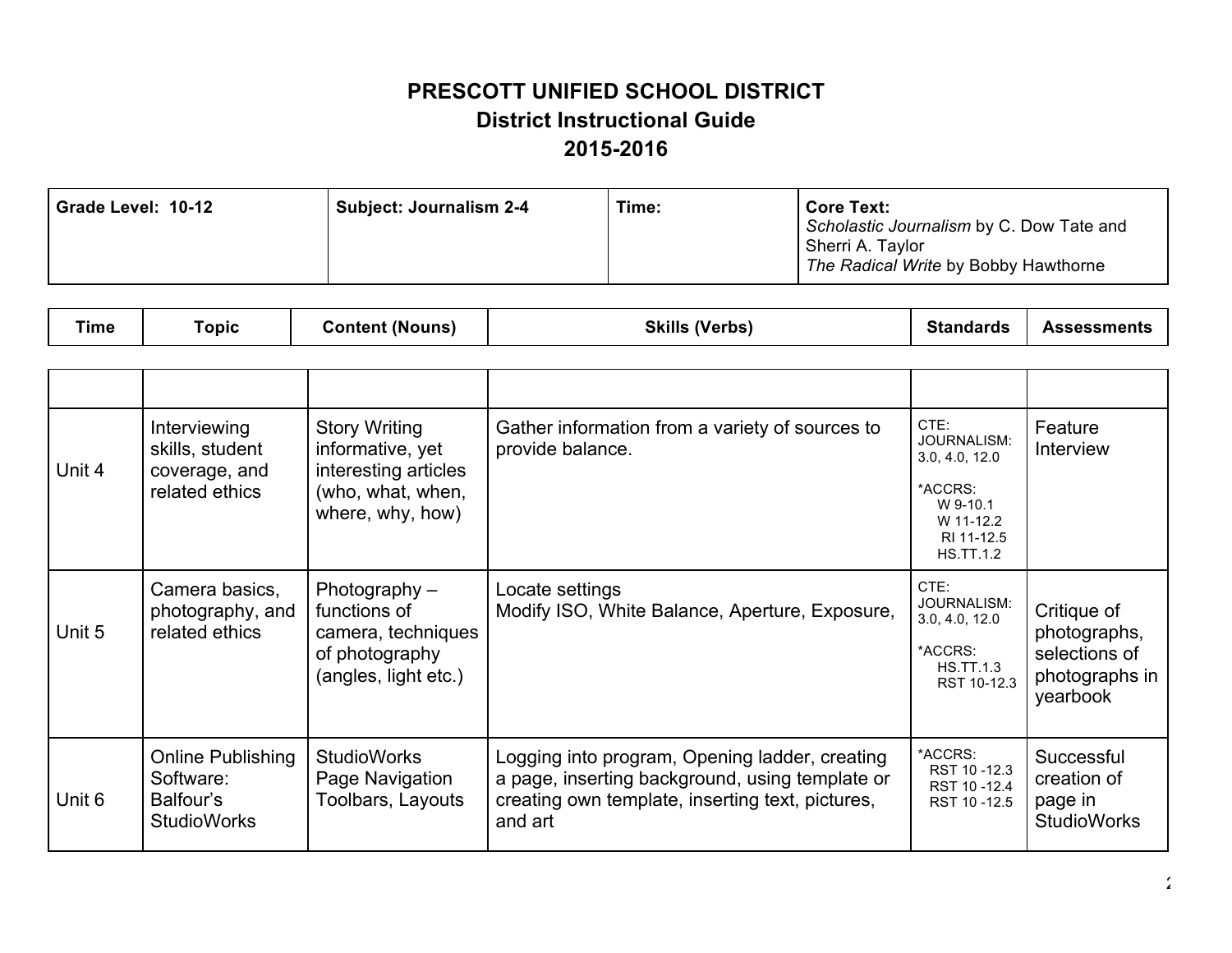| Grade Level: 10-12 | <b>Subject: Journalism 2-4</b> | Time: | <b>Core Text:</b><br>Scholastic Journalism by C. Dow Tate and<br>Sherri A. Taylor<br>The Radical Write by Bobby Hawthorne |
|--------------------|--------------------------------|-------|---------------------------------------------------------------------------------------------------------------------------|
|--------------------|--------------------------------|-------|---------------------------------------------------------------------------------------------------------------------------|

| <b>Time</b> | <b>Topic</b>                                                  | <b>Content (Nouns)</b>                                                                                                            | <b>Skills (Verbs)</b>                                                                                                                                                                                                                                                                                                                                                                                           | <b>Standards</b>                                                                                            | <b>Assessments</b>                                                                                              |
|-------------|---------------------------------------------------------------|-----------------------------------------------------------------------------------------------------------------------------------|-----------------------------------------------------------------------------------------------------------------------------------------------------------------------------------------------------------------------------------------------------------------------------------------------------------------------------------------------------------------------------------------------------------------|-------------------------------------------------------------------------------------------------------------|-----------------------------------------------------------------------------------------------------------------|
|             |                                                               |                                                                                                                                   |                                                                                                                                                                                                                                                                                                                                                                                                                 |                                                                                                             |                                                                                                                 |
| Unit 7      | <b>Basic Design</b><br>Layout and Color<br><b>Choices</b>     | Layout and Design<br><b>General Layout</b><br>$Rules -$<br>position of heading,<br>copy rules,<br>photo tips,<br>alignment, color | Students will design and lay out all pages of the<br>yearbook, and meet all deadlines. The students<br>gain practical experience using the computer in<br>various forms of design and production. Areas of<br>study include type of design, illustration, and how<br>design has an impact in the real world. Students<br>will study and comparison of professional<br>publications, including popular magazines | CTE:<br>JOURNALISM:<br>7.0, 8.0, 10.0<br>*ACCRS:<br>W 9-10.4<br>W 11-12.4                                   | Plan visual<br>execution of<br>concept/theme<br>through fonts,<br>layouts, colors,<br>textures and<br>graphics. |
|             | Photoshop and<br>photo editing                                | Photography, photo<br>composition, image<br>manipulation                                                                          | Take all photos, manipulate and scan or upload<br>them on the computer for pagination.                                                                                                                                                                                                                                                                                                                          | CTE:<br>JOURNALISM:<br>3.0, 4.0, 12.0<br>*ACCRS:<br><b>HS.TT.1.3</b>                                        | Photo<br>assignment                                                                                             |
| Unit 9      | Copy Writing,<br><b>Story</b><br>Development,<br>and Captions | Story Ideas,<br>Brainstorming,<br>Writing                                                                                         | Complete comprehensive reporting, which<br>includes interviewing multiple sources, before<br>writing stories. Compose a story accurately while<br>keeping personal opinions unknown                                                                                                                                                                                                                             | CTE:<br>JOURNALISM:<br>3.0, 4.0, 12.0<br>*ACCRS:<br>W 9-10.1<br>W 11-12.2<br>RI 11-12.5<br><b>HS.TT.1.2</b> | Write yearbook<br>copy                                                                                          |